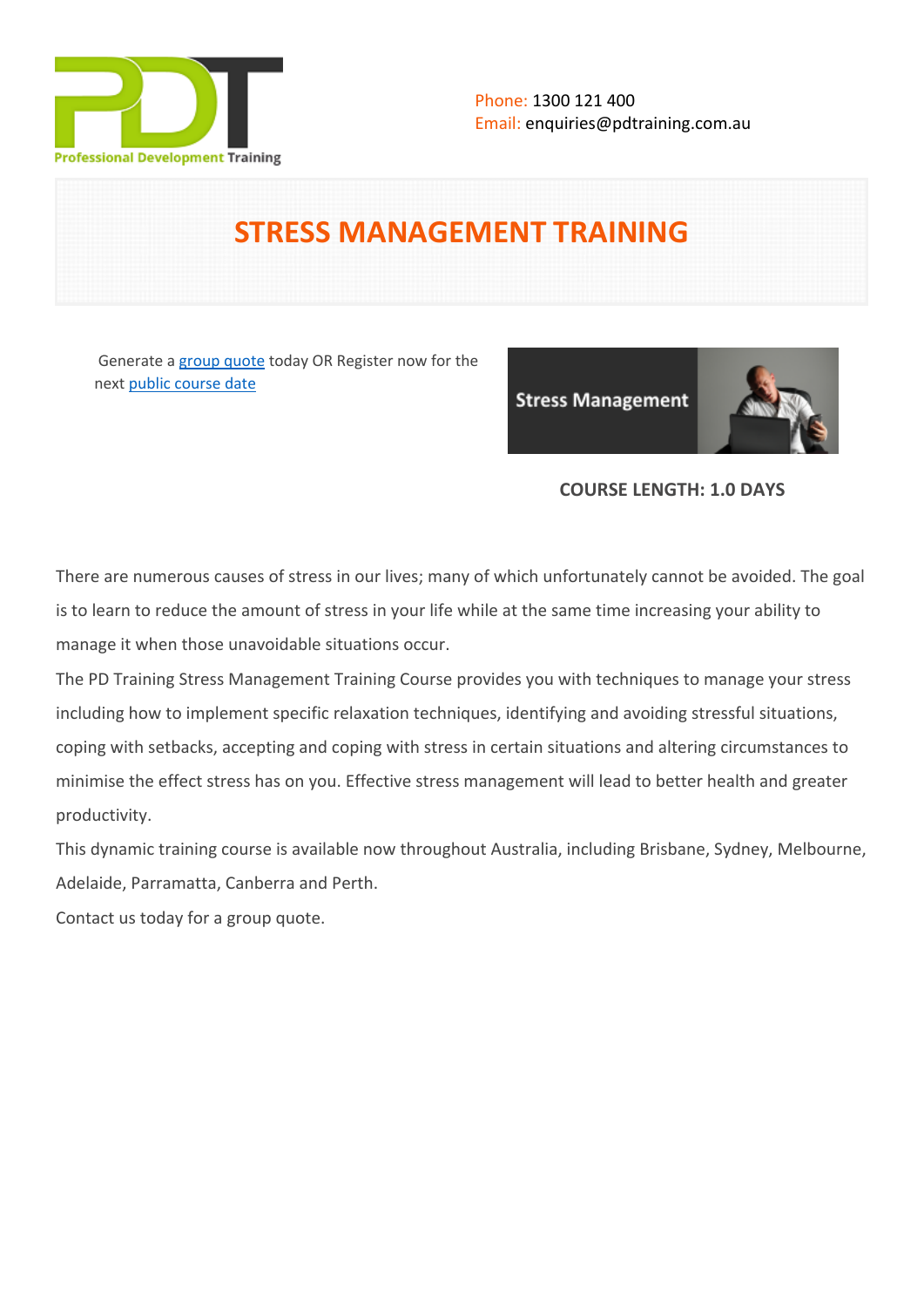## **STRESS MANAGEMENT TRAINING COURSE OUTLINE**

## **FOREWORD**

Positive and negative stress is a constant influence on all of our lives. The trick is to maximise the positive stress and to minimise the negative stress. This workshop will give participants a three-option method for addressing any stressful situation, as well as providing a toolbox of personal skills, including using routines, relaxation techniques and using a stress log system.

Stress has many forms, some of which are difficult to cope with without knowing certain techniques taught in this course. Learn how to put into place a number of mechanisms designed to help you better manage stressful situations, while also allowing you to take advantage of the "eustress" or positive stress in your life.

#### **OUTCOMES**

#### **After completing this course participants will know how to:**

- Master the three "A's" of a stressful situation: Alter, Avoid, Accept
- Learn what lifestyle elements can be changed to reduce stress
- Use routines to reduce stress
- Learn environmental & physical relaxation techniques
- Learn how to cope with major events
- How implementing routines can reduce or remove stress
- How to establish a support system
- Learn how to use a stress log to identify stressors & create a plan to reduce or eliminate them

#### **MODULES**

#### **Lesson 1: Getting Started**

- Pre-Assignment Review
- Workshop Objectives

#### **Lesson 2: Understanding Stress**

- What is Stress?
- What is Eustress?
- Understanding the 'Triple A' approach

#### **Lesson 3: Creating a Stress-Reducing Lifestyle**

- Eating properly
- Exercising regularly
- Sleeping well

#### **Lesson 4: Altering the Situation**

- The First 'A'
- Identifying appropriate situations
- Creating effective actions